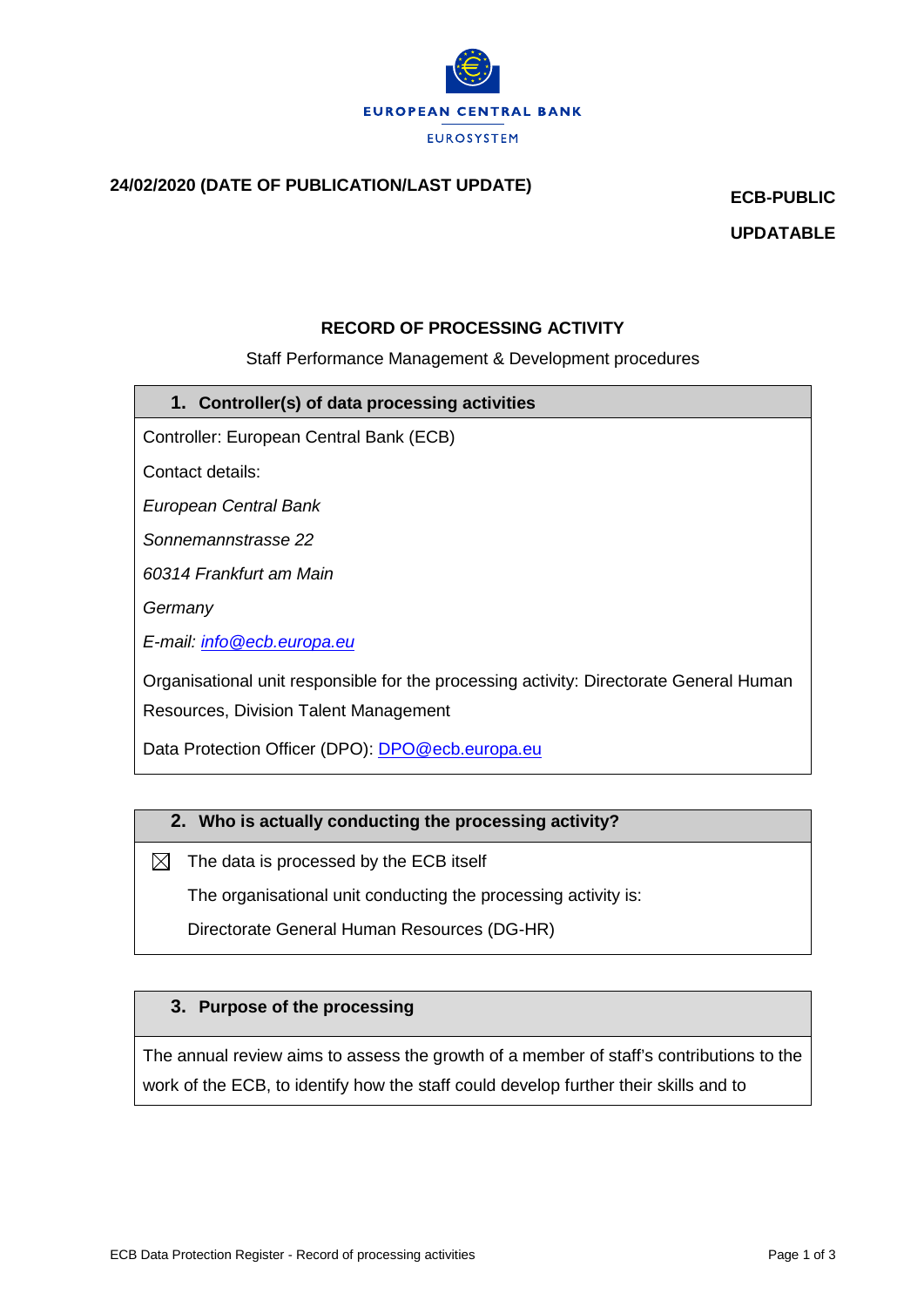suggest the most suitable measures to achieve the agreed development goals.

#### **4. Description of the categories of data subjects**

 $\boxtimes$ ECB employee(s)

#### **5. Description of the categories of personal data processed**

#### (a) **General personal data:**

The personal data contains:

- $\boxtimes$ Personal details (name, address etc)
- $\boxtimes$ Education & Training details
- $\boxtimes$ Employment details
- $\boxtimes$ Other (please give details): *Tasks carried out by member of staff, review of the competencies and performance development activities of member of staff*
- *6.* **The categories or recipients to whom the personal data have been or will be disclosed, including the recipient(s) of the data in Member States, third countries or international organisations**
- $\boxtimes$ Data subjects themselves
- $\boxtimes$ Managers of data subjects
- $\boxtimes$ Designated ECB staff members

## **7. Retention time**

PMD forms can be accessed by you, your reviewers and managers in your reporting line up to business area head level, as well as DG-HR colleagues managing the PMD